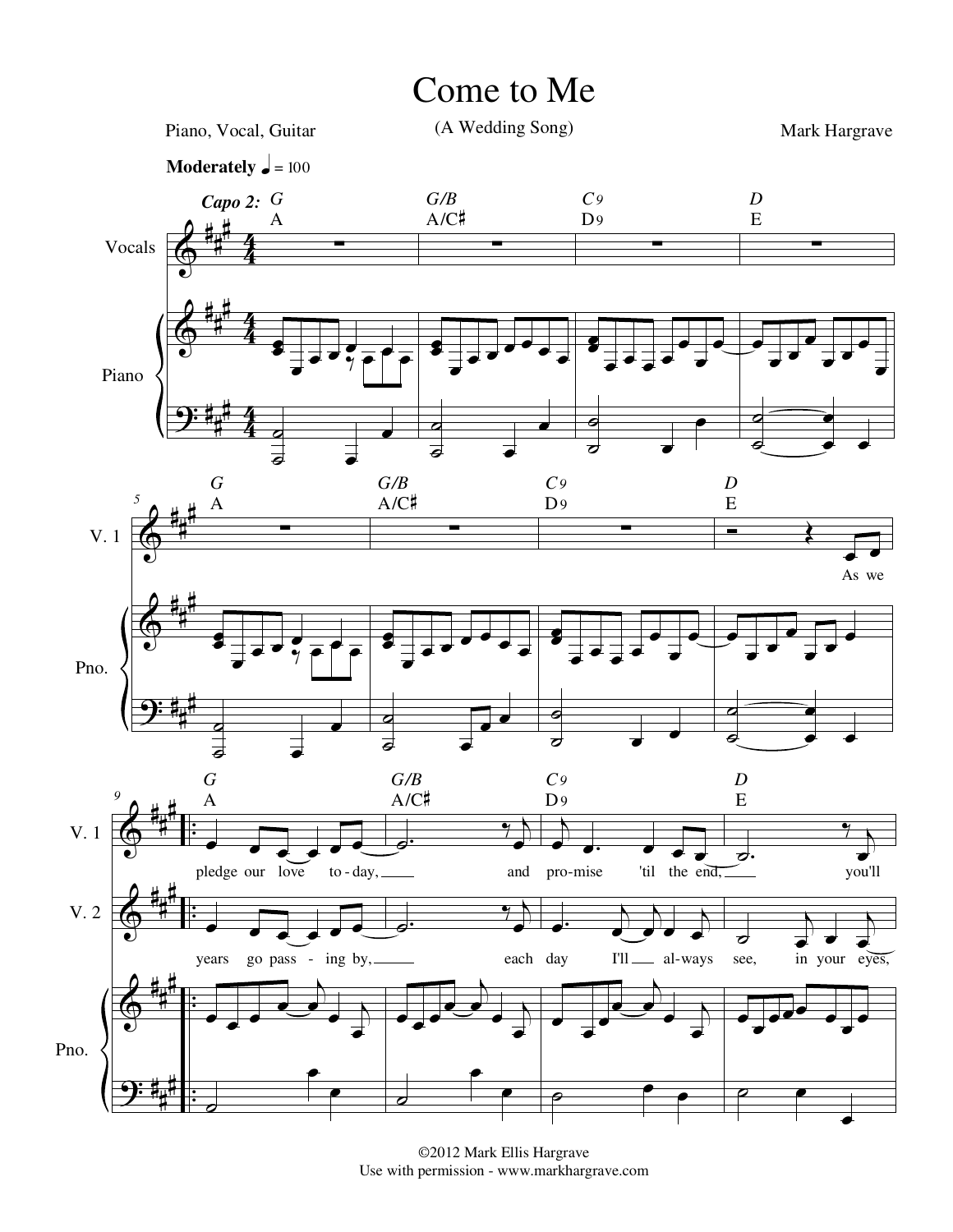

**\* -** *Slide previous C chord down 2 frets to make D\* chord.*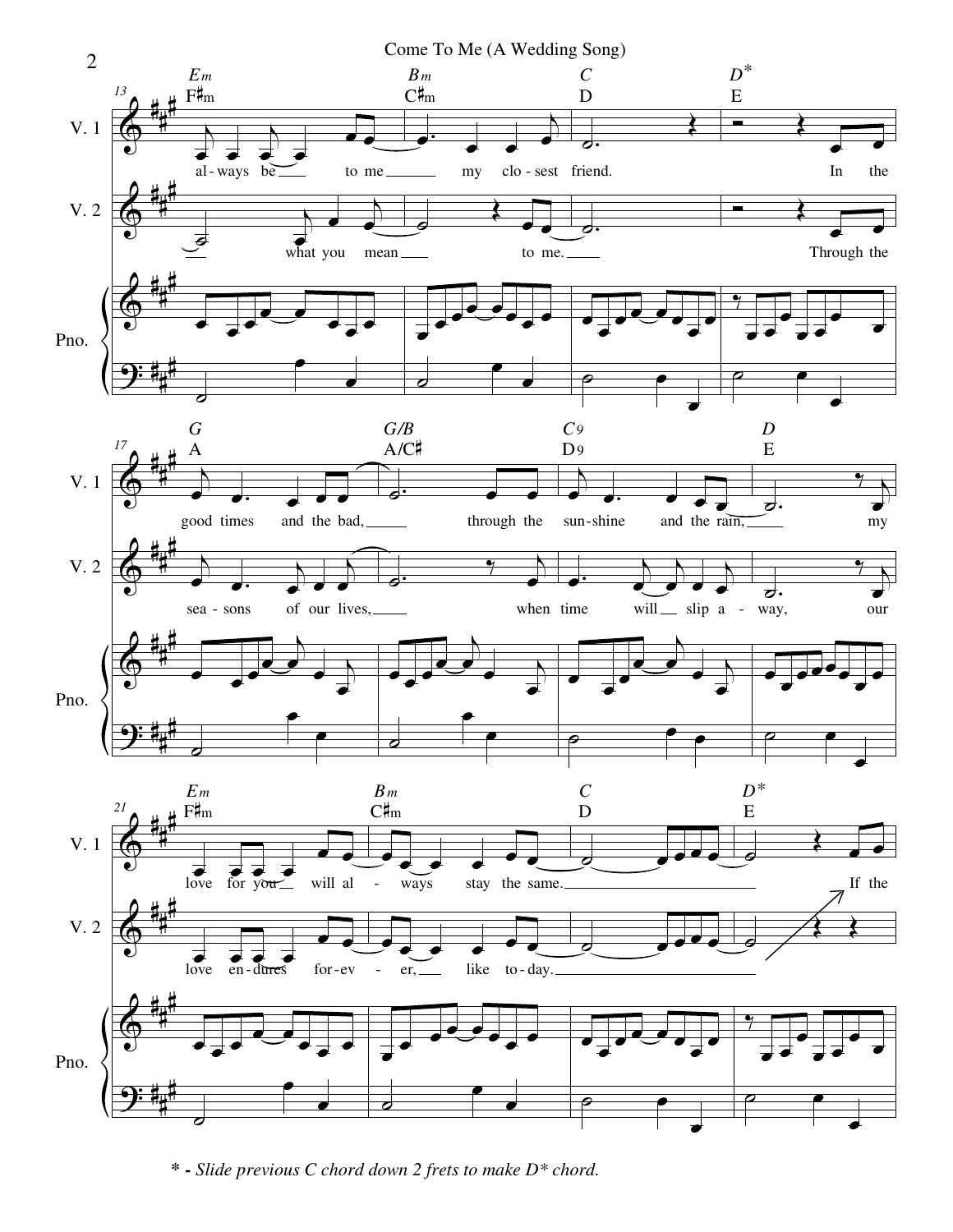



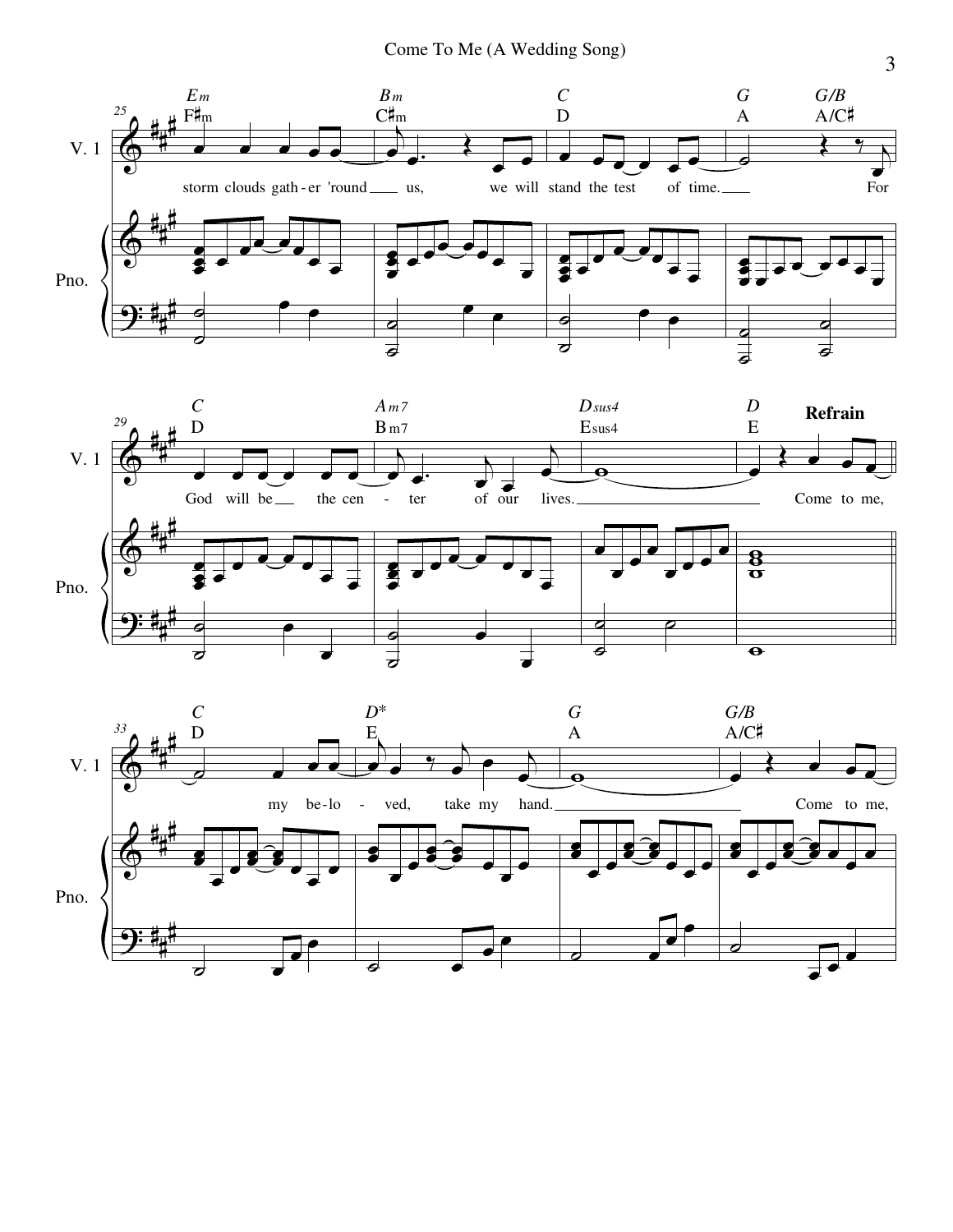





4